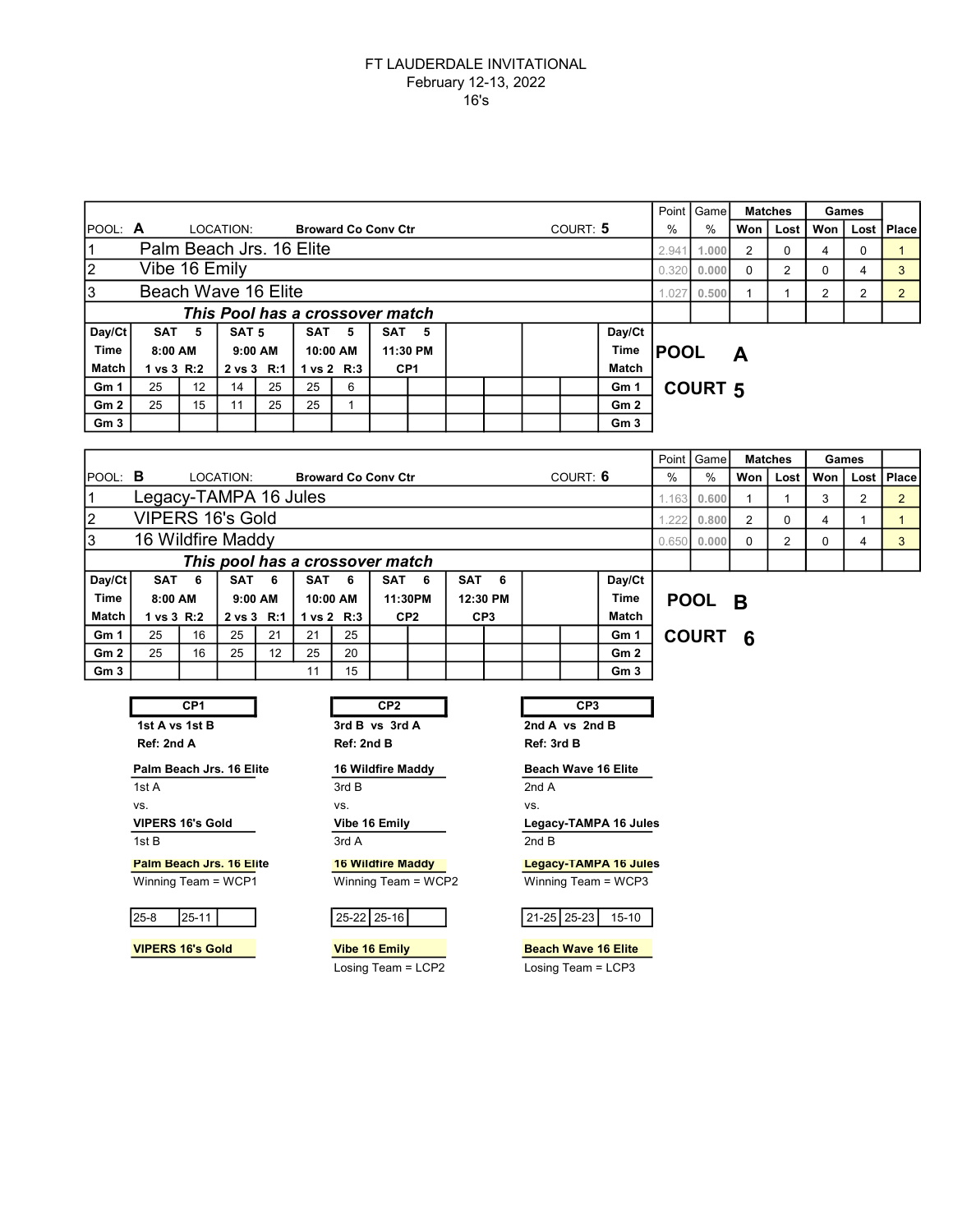|                 |                                  |       |            |                 |                            |    |                |                |                       |                       |            | Point | Game                |              | <b>Matches</b> | Games |      |                |
|-----------------|----------------------------------|-------|------------|-----------------|----------------------------|----|----------------|----------------|-----------------------|-----------------------|------------|-------|---------------------|--------------|----------------|-------|------|----------------|
| <b>IPOOL</b>    | C                                |       | LOCATION:  |                 | <b>Broward Co Conv Ctr</b> |    |                |                |                       | COURT: 7              |            | $\%$  | $\%$                | Won          | Lost           | Won   | Lost | <b>I</b> Place |
| 1               | High Tide 16 Elite               | .852  | 1.000      | 3               | $\Omega$                   | 6  | 0              |                |                       |                       |            |       |                     |              |                |       |      |                |
| $\mathbf{2}$    | Tribe Miami 16 Elite             | 1.414 | 0.667      | $\overline{2}$  |                            | 4  | $\overline{2}$ | $\overline{2}$ |                       |                       |            |       |                     |              |                |       |      |                |
| 3               | Playeros 16u<br>0.587            |       |            |                 |                            |    |                |                |                       |                       |            |       |                     | 0.143<br>0   | 3              |       | 6    | 4              |
| 4               | <b>HIGH VOLTAGE1516 NATIONAL</b> |       |            |                 |                            |    |                |                |                       |                       |            |       | 0.286               |              | 2              | 2     | 5    | 3              |
| Day/Ct          | <b>SAT</b>                       | 7     | <b>SAT</b> | $\overline{7}$  | <b>SAT</b>                 | 7  | <b>SAT</b>     | 7              | <b>SAT</b>            | 7                     | <b>SAT</b> | 7     | Day/Ct              |              |                |       |      |                |
| <b>Time</b>     | $8:00$ AM                        |       | $9:00$ AM  |                 | 10:00 AM                   |    | 11:00 AM       |                | 12:00 PM<br>$1:00$ PM |                       |            |       | Time<br><b>POOL</b> |              |                | C     |      |                |
| Match           | 1 vs 3 R:2                       |       | 2 vs 4 R:1 |                 | 1 vs 4 $R:3$               |    | 2 vs 3 R:1     |                |                       | $3 \text{ vs } 4$ R:2 | 1 vs 2 R:4 |       | Match               |              |                |       |      |                |
| Gm 1            | 25                               | 8     | 25         | 9               | 25                         | 13 | 25             | 8              | 25                    | 10                    | 25         | 23    | Gm 1                | <b>COURT</b> |                |       |      |                |
| Gm2             | 25                               | 9     | 25         | 12 <sup>2</sup> | 25                         | 11 | 25             | 20             | 16                    | 25                    | 25         | 17    | Gm2                 |              |                |       |      |                |
| Gm <sub>3</sub> |                                  |       |            |                 |                            |    |                |                | 2                     | 15                    |            |       | Gm <sub>3</sub>     |              |                |       |      |                |

|                 | Point                     |                       |            |    |                            |            |            |          |            |                       |            |               |                 |              | <b>Matches</b> | Games          |      |                |
|-----------------|---------------------------|-----------------------|------------|----|----------------------------|------------|------------|----------|------------|-----------------------|------------|---------------|-----------------|--------------|----------------|----------------|------|----------------|
| POOL: D         |                           |                       | LOCATION:  |    | <b>Broward Co Conv Ctr</b> |            |            |          |            | COURT: 8              |            | $\frac{0}{0}$ | $\%$            | Won          | Lost           | Won            | Lost | <b>Place</b>   |
|                 | HIGHVOLTAGE1415COLLEGEPRE |                       |            |    |                            |            |            |          |            |                       |            |               | 1.000           | 3            | 0              | 6              | 0    |                |
| $\mathbf{2}$    | Miami Elite 16N1 Jimmy    |                       |            |    |                            |            |            |          |            |                       |            |               | 0.667           | 2            |                | 4              | 2    | $\overline{2}$ |
| 3               | Palm Beach Jrs 16Select   |                       |            |    |                            |            |            |          |            |                       |            |               | 0.143           | $\Omega$     | 3              |                | 6    | 4              |
| 4               | Tribe Miami 16 North      |                       |            |    |                            |            |            |          |            |                       |            | 0.695         | 0.286           |              | 2              | $\overline{2}$ | 5    | 3              |
| Day/Ct          | SAT                       | 8                     | SAT        | -8 | <b>SAT</b>                 | 8          | <b>SAT</b> | 8        | <b>SAT</b> | 8                     | <b>SAT</b> | 8             | Day/Ct          |              |                |                |      |                |
| <b>Time</b>     | 8:00 AM                   |                       | $9:00$ AM  |    | 10:00 AM                   |            |            | 11:00 AM |            | $1:00$ PM<br>12:00 PM |            |               | Time            | <b>POOL</b>  |                | D              |      |                |
| <b>Match</b>    | 1 vs 3 R:2                | $1 \text{ vs } 4$ R:3 | 2 vs 3 R:1 |    |                            | 3 vs 4 R:2 | 1 vs 2 R:4 |          | Match      |                       |            |               |                 |              |                |                |      |                |
| Gm <sub>1</sub> | 25                        | 8                     | 25         | 11 | 25                         | 14         | 25         | 13       | 25         | 23                    | 25         | 18            | Gm 1            | <b>COURT</b> |                | 8              |      |                |
| Gm <sub>2</sub> | 25                        | 17                    | 25         | 15 | 25                         | 8          | 25         | 9        | 26         | 28                    | 25         | 20            | Gm2             |              |                |                |      |                |
| Gm <sub>3</sub> |                           |                       |            |    |                            |            |            |          | 13         | 15                    |            |               | Gm <sub>3</sub> |              |                |                |      |                |

 $\sim$ 

|                 |                     |                                          |           |    |                            |    |            |    |          |            | Point      | Game       |                 | <b>Matches</b> |      | Games |        |                |
|-----------------|---------------------|------------------------------------------|-----------|----|----------------------------|----|------------|----|----------|------------|------------|------------|-----------------|----------------|------|-------|--------|----------------|
| POOL            | Е                   |                                          | LOCATION: |    | <b>Broward Co Conv Ctr</b> |    |            |    |          | COURT: 9   |            | $\%$       | $\frac{0}{0}$   | Won            | Lost | Won   | Lost I | l Place        |
|                 | Tribe 16 Jeff       |                                          |           |    |                            |    |            |    |          |            |            | 1.786      | 1.000           | 3              | 0    | 6     | 0      |                |
| $\mathbf{2}$    | Vibe 16 Marci       |                                          |           |    |                            |    |            |    |          |            |            | 1.130      | 0.667           | 2              |      | 4     | 2      | $\overline{2}$ |
| 3               | 16 Wildfire Kenneth |                                          |           |    |                            |    |            |    |          |            |            | 0.693      | 0.143           | 0              | 3    |       | 6      | 4              |
| 4               | VIPERS 16 Black     |                                          |           |    |                            |    |            |    |          |            |            | 0.809      | 0.286           |                | 2    | 2     | 5      | 3              |
| Day/Ct          | SAT                 | 9                                        | SAT       | 9  | SAT                        | 9  | <b>SAT</b> | 9  | SAT      | 9          | <b>SAT</b> | 9          | Day/Ct          |                |      |       |        |                |
| <b>Time</b>     | 8:00 AM             |                                          | $9:00$ AM |    | 10:00 AM                   |    | 11:00 AM   |    | 12:00 PM |            |            | $1:00$ PM  | Time            | <b>POOL</b>    |      | E     |        |                |
| Match           | 1 vs 3 R:2          | 2 vs 4 R:1<br>1 vs 4 $R:3$<br>2 vs 3 R:1 |           |    |                            |    |            |    |          | 3 vs 4 R:2 |            | 1 vs 2 R:4 | Match           |                |      |       |        |                |
| Gm 1            | 25                  | 11                                       | 25        | 21 | 25                         | 10 | 25         | 14 | 25       | 22         | 25         | 15         | Gm 1            | <b>COURT</b>   |      | 9     |        |                |
| Gm2             | 25                  | 11                                       | 25        | 15 | 25                         | 22 | 25         | 15 | 24       | 26         | 25         | 15         | Gm2             |                |      |       |        |                |
| Gm <sub>3</sub> |                     |                                          |           |    |                            |    |            |    | 13       | 15         |            |            | Gm <sub>3</sub> |                |      |       |        |                |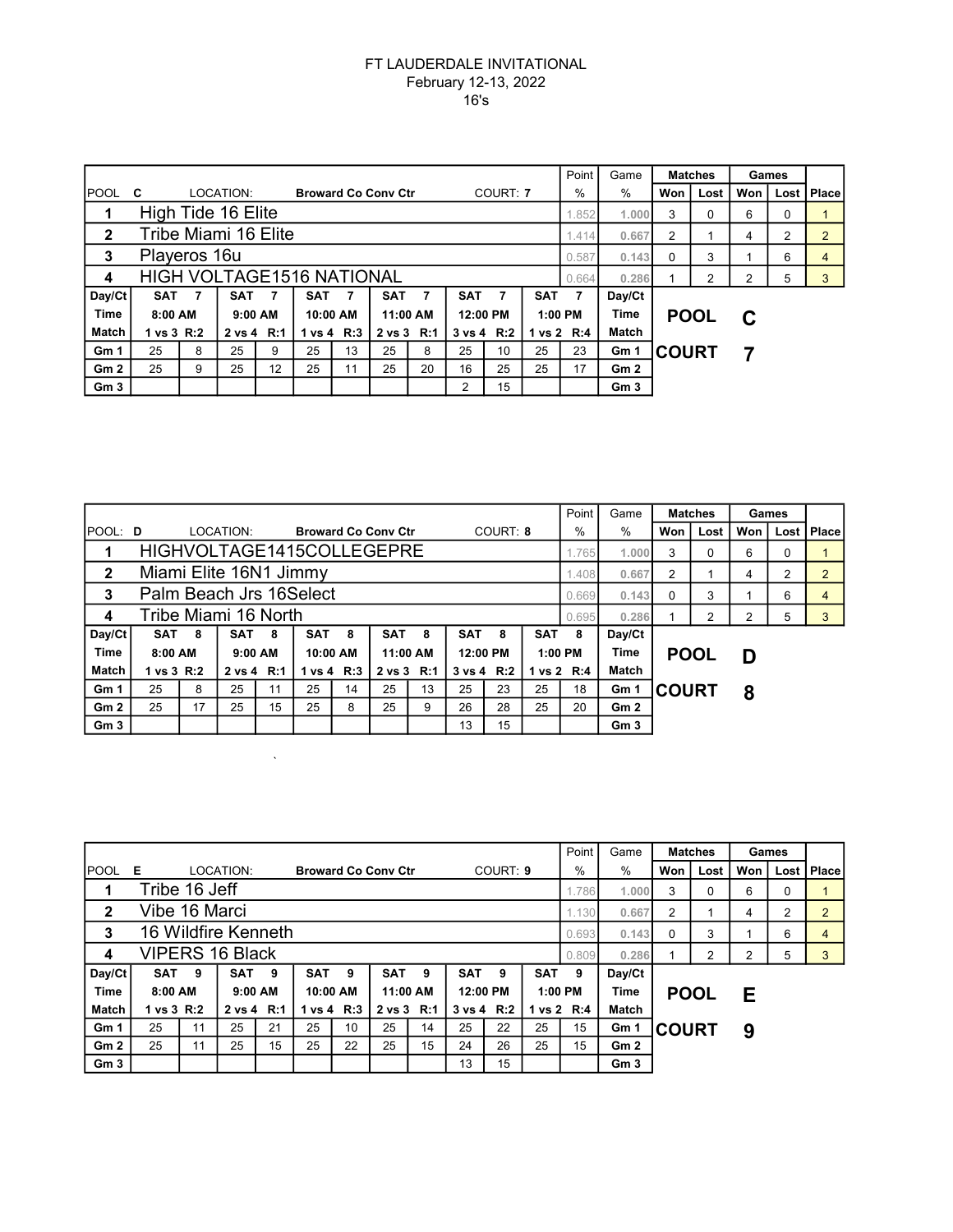GOLD



TEAMS THAT LOSE STAY TO REF NEXT MATCH

Teams in the Box ref match prior to your first match